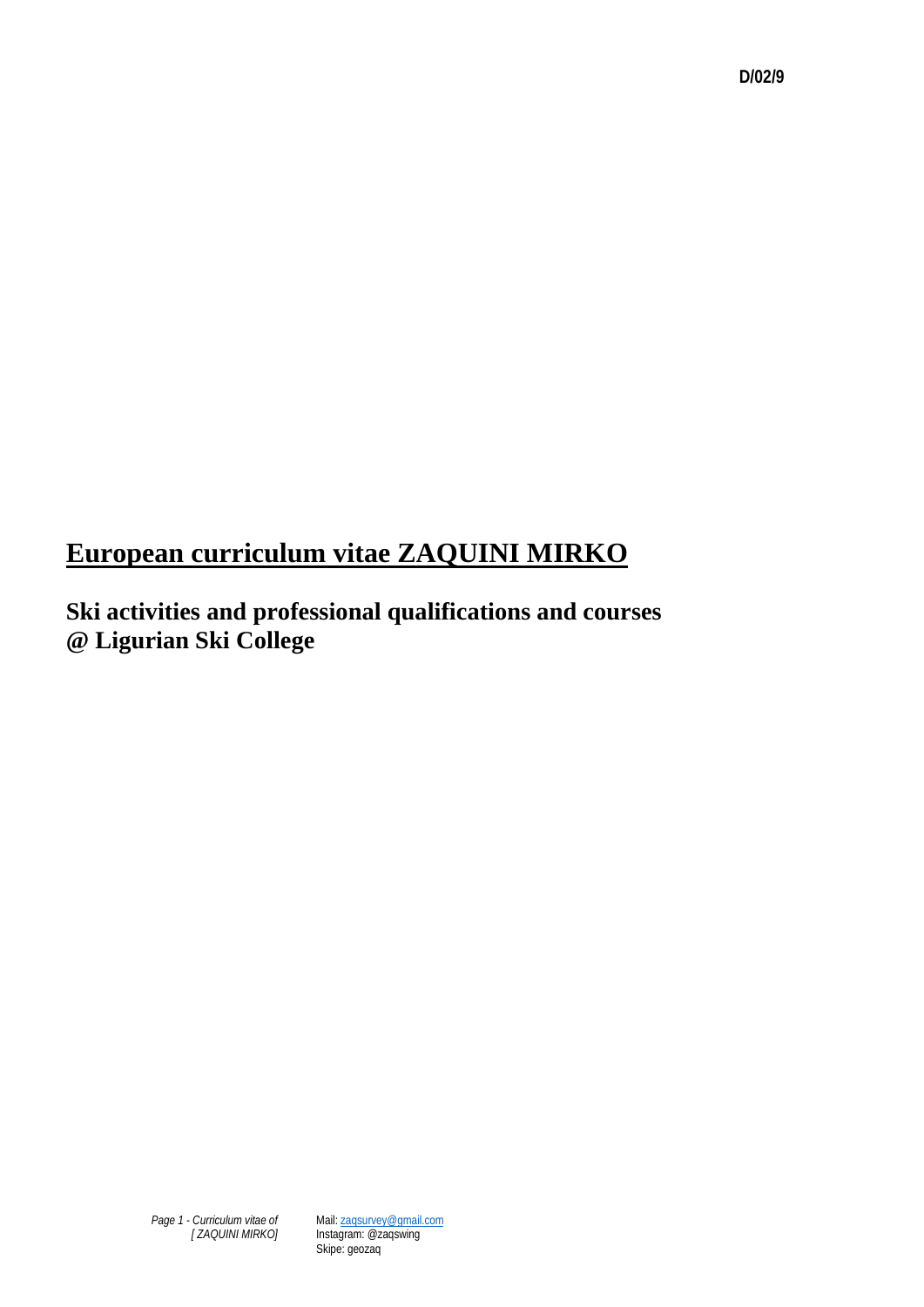# **E UROPEAN CURRICULUM VITAE FORMAT**



### **PERSONAL INFORMATION**

| Name<br>Address<br>Telephone<br>E-mail<br>Nationality                                                                                                                                                                                                                                                                                     | <b>ZAQUINI MIRKO</b><br>VIA DAL VERMME 33-10 16166 GENOA<br>+39 3398500059<br>zaqsurvey@gmail.com<br><b>ITALIAN</b>                                                                                                                                                                                                                                                                                                                                   |
|-------------------------------------------------------------------------------------------------------------------------------------------------------------------------------------------------------------------------------------------------------------------------------------------------------------------------------------------|-------------------------------------------------------------------------------------------------------------------------------------------------------------------------------------------------------------------------------------------------------------------------------------------------------------------------------------------------------------------------------------------------------------------------------------------------------|
| Date of birth                                                                                                                                                                                                                                                                                                                             | 06-04-1975                                                                                                                                                                                                                                                                                                                                                                                                                                            |
| <b>WORK EXPERIENCE</b><br><b>SKI SCHOOL</b>                                                                                                                                                                                                                                                                                               |                                                                                                                                                                                                                                                                                                                                                                                                                                                       |
| • Dates (from 2004 - to 2018)<br>• Name and address of employer<br>• Type of business or sector<br>• Occupation or position held<br>· Main activities and responsibilities<br>• Dates (2006)<br>• Name and address of employer<br>• Type of business or sector<br>• Occupation or position held<br>· Main activities and responsibilities | From 2004 to today (14 years) collaboration with the Cervino School as a ski instructor<br>dedicated to Club Med groups and also individual lessons.<br>Scuola del Cervino<br>Winter Sport - holidays and tourism<br>Ski teacher - leader group Club Med<br>Ski teacher and group leader<br>Season ski instructor at the Limone Quota 1400 (CN)<br>Scuola Limone Quota 1400 (CN)<br>Winter Sport - holidays and tourism<br>Ski teacher<br>Ski teacher |
| • Dates (2007)<br>• Name and address of employer<br>• Type of business or sector<br>• Occupation or position held<br>· Main activities and responsibilities<br>• Dates (from 2007 - to 2010)<br>• Name and address of employer<br>• Type of business or sector<br>• Occupation or position held<br>· Main activities and responsibilities | Season ski instructor at the Snow Academy Prato Nevoso (CN)<br>Scuola Snow Academy (CN)<br>Winter Sport - holidays and tourism<br>Ski teacher<br>Ski teacher<br>Season ski instructor at the Snow Academy Prato Nevoso (CN)<br>Scuola Snow Academy (CN)<br>Winter Sport - holidays and tourism<br>Ski teacher<br>Ski teacher and sports education                                                                                                     |
|                                                                                                                                                                                                                                                                                                                                           |                                                                                                                                                                                                                                                                                                                                                                                                                                                       |

Mail[: zaqsurvey@gmail.com](mailto:zaqsurvey@gmail.com) Instagram: @zaqswing Skipe: geozaq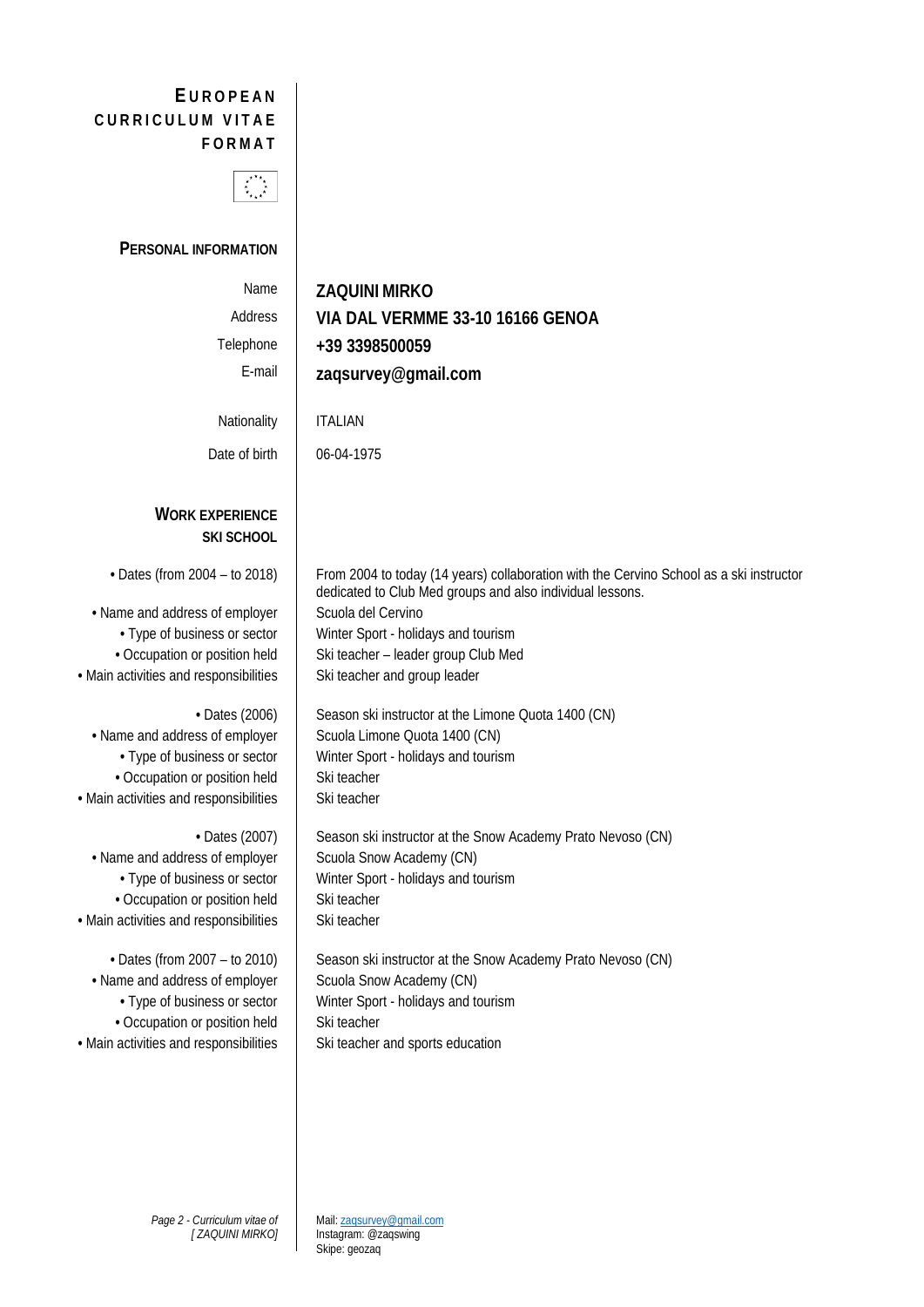#### **WORK EXPERIENCE SKI CLUB**

**•** Name and address of employer Ski Club Val Bormida • Type of business or sector Sport activities • Occupation or position held Ski Trainer

**•** Dates (2017) Ski Club Coach Coordination Val Bormida / Mondolè Artesina category superbaby-baby • Main activities and responsibilities Ski training and race preparation

**•** Name and address of employer Ski Club Monte Cervino • Type of business or sector Sport activities **•** Occupation or position held Ski Trainer

• Dates (2018) Ski Club Coach Monte Cervino category superbaby-baby • Main activities and responsibilities Ski training and race preparation

**•** Name and address of employer Ski Club Azzurri del Cervino • Type of business or sector Sport activities • Occupation or position held Ski Trainer • Main activities and responsibilities Ski training and race preparation

**•** Dates (2019) Ski Club Coach Azzurri del Cervino category baby-cuccioli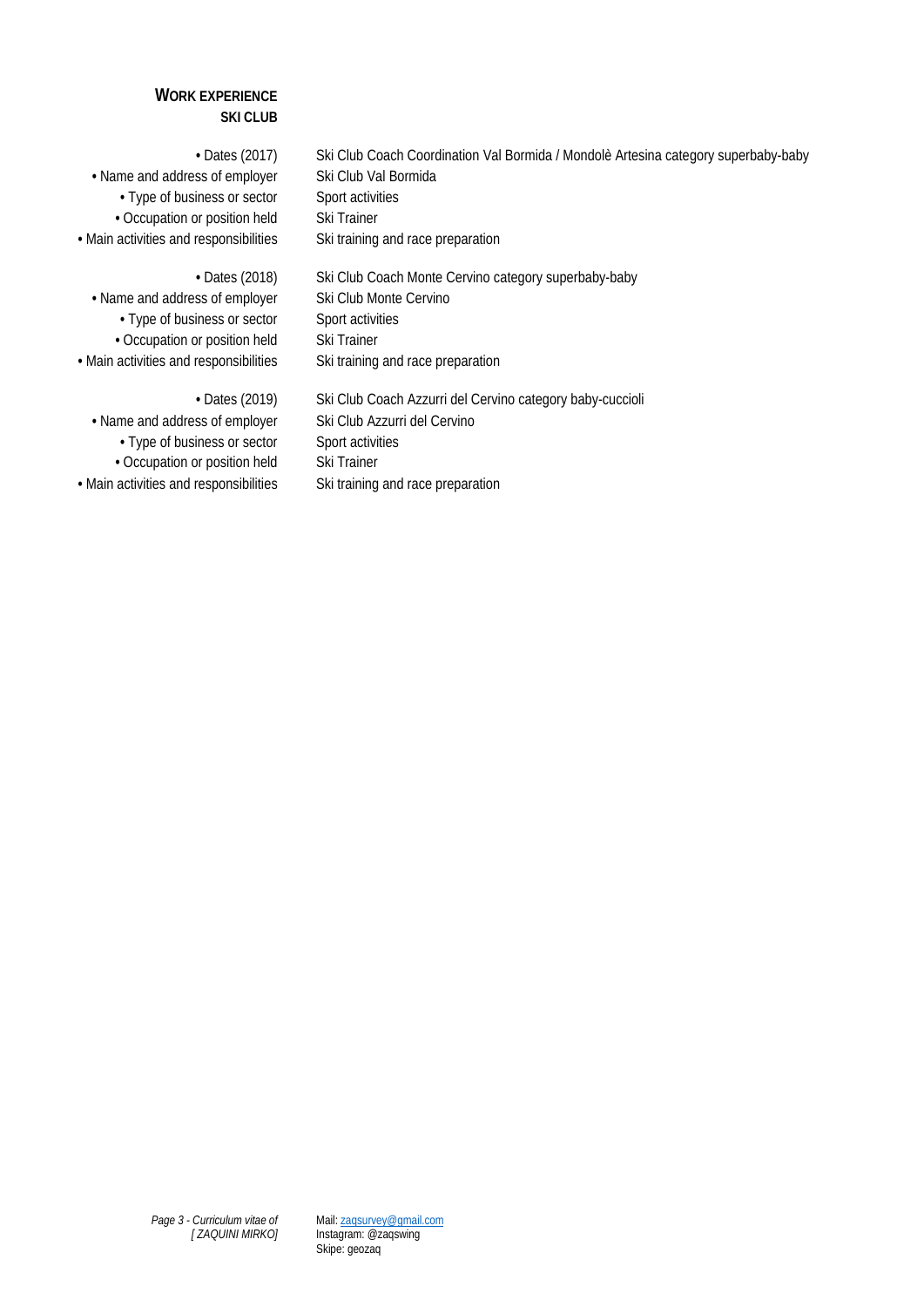#### **WORK EXPERIENCE LIGURIAN COLLEGE**

| • Dates (from 2006 to 2010)                                    | First institutional mandate - Regional College                                                                                                                                                            |
|----------------------------------------------------------------|-----------------------------------------------------------------------------------------------------------------------------------------------------------------------------------------------------------|
| • Name and address of employer<br>• Type of business or sector | Ligurian College<br>Responsible for data-entry, voting and parameter calculations and chrono-men parameter for                                                                                            |
|                                                                | selection and final exams ski teacher.                                                                                                                                                                    |
| • Occupation or position held                                  | Counselor                                                                                                                                                                                                 |
| • Main activities and responsibilities                         | Software ski selections                                                                                                                                                                                   |
| • Dates (from 2010 to 2014)                                    | Second institutional mandate - Regional College                                                                                                                                                           |
| • Name and address of employer                                 | Ligurian College                                                                                                                                                                                          |
| • Type of business or sector                                   | Communications Manager for the website www.maestridisciliguria.it<br>Responsible for data-entry, voting and parameter calculations and chrono-men parameter for<br>selection and final exams ski teacher. |
| • Occupation or position held                                  | Counselor                                                                                                                                                                                                 |
| • Main activities and responsibilities                         | Software ski selections - web designer - - web interface                                                                                                                                                  |
| • Dates (from 2014 to 2018)                                    | Third institutional mandate - Regional College                                                                                                                                                            |
| • Name and address of employer                                 | Ligurian College                                                                                                                                                                                          |
| • Type of business or sector                                   | Coordinator of Snowboard and Alpine Ski Courses and selection.                                                                                                                                            |
|                                                                | Coordinator of preparatory courses and professional updates for ski teacher.                                                                                                                              |
|                                                                | Communications Manager for the website www.maestridisciliguria.it<br>Responsible for data-entry, voting and parameter calculations and chrono-men parameter for                                           |
|                                                                | selection and final exams ski teacher.                                                                                                                                                                    |
| • Occupation or position held                                  | Counselor                                                                                                                                                                                                 |
| • Main activities and responsibilities                         | Software ski selections - web designer - -web interface - Manager coordinator                                                                                                                             |
| • Dates (from 2018 to 2022)                                    | Fourth institutional mandate - Regional College - ONGOING                                                                                                                                                 |
| • Name and address of employer                                 | Ligurian College                                                                                                                                                                                          |
| • Type of business or sector                                   | Coordinator of Snowboard and Alpine Ski Courses and selection.                                                                                                                                            |
|                                                                | Coordinator of preparatory courses and professional updates for ski teacher.<br>Responsible for data-entry, voting and parameter calculations and chrono-men parameter for                                |
|                                                                | selection and final exams ski teacher.                                                                                                                                                                    |
| • Occupation or position held                                  | Counselor                                                                                                                                                                                                 |
| • Main activities and responsibilities                         | Software ski selections - Manager coordinator                                                                                                                                                             |
| <b>NUMBERS</b>                                                 |                                                                                                                                                                                                           |
| . ALPIN SKI SELECTION                                          | Active participation in facts or situations total 7 different editions                                                                                                                                    |
| · SNOWBOARDER SELECTION                                        | Active participation in facts or situations total 6 different editions                                                                                                                                    |
| · SELECTION PROPEDEUTIC<br><b>COURSE</b>                       | Active participation in facts or situations total 7 different season editions                                                                                                                             |
| · SKI TEACHER PROFESSIONAL                                     | Active participation in facts or situations total 16 different editions.                                                                                                                                  |

**• SKI TEACHER PROFESSIONAL UPDATE**

- 
- 

**• TOPOGRAPHY CULTURAL COURSE**

• FINAL EXAME **Active participation in facts or situations total 13 different sections** • FINAL CULTURAL EXAME **Active participation in facts or situations total 13 different sections** Course Teacher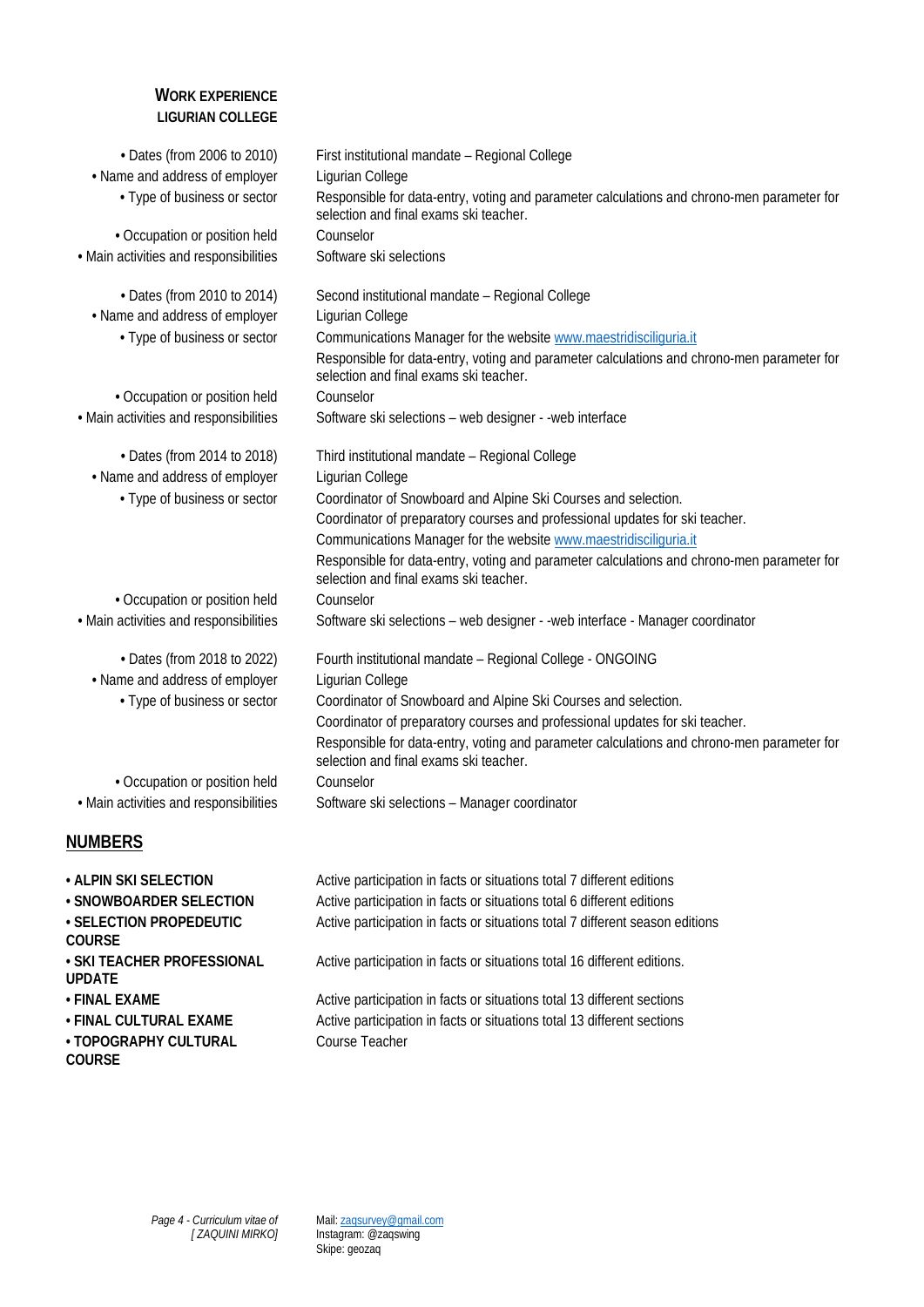## **EDUCATION AND TRAINING**

| • Dates (1994)                                                                             | Course Ski Teacher                                                              |
|--------------------------------------------------------------------------------------------|---------------------------------------------------------------------------------|
| • Name and type of organisation<br>providing education and training                        | Ligurian College                                                                |
| · Principal subjects/occupational<br>skills covered                                        | Ski School                                                                      |
| · Title of qualification awarded                                                           | Ski Teacher                                                                     |
| • Level in national classification                                                         | Registration in the professional register of the Liguria Region - Board n ° 166 |
| (if appropriate)                                                                           |                                                                                 |
| • Dates (2017)                                                                             | Course Ski Trainer                                                              |
| • Name and type of organisation<br>providing education and training                        | STF training school                                                             |
| · Principal subjects/occupational<br>skills covered                                        | Ski club                                                                        |
| · Title of qualification awarded                                                           | Ski Trainer                                                                     |
| • Level in national classification<br>(if appropriate)                                     | Second Level                                                                    |
| • Dates (2017)                                                                             | Enabling teaching Telemark Exams Artesina 24th March 2017                       |
| • Name and type of organisation<br>providing education and training                        | <b>FISI</b>                                                                     |
| · Principal subjects/occupational<br>skills covered                                        | Telemark                                                                        |
| · Title of qualification awarded                                                           | Telemark teacher                                                                |
| • Level in national classification<br>(if appropriate)                                     | N/A                                                                             |
| • Dates (2018)                                                                             | FISI Race Judge (FISI Alpine Ski Delegate)                                      |
| • Name and type of organisation<br>providing education and training                        | <b>FISI</b>                                                                     |
| · Principal subjects/occupational<br>skills covered                                        | SL-GS-SG Race                                                                   |
| · Title of qualification awarded                                                           | FISI Alpine Ski Delegate                                                        |
| • Level in national classification                                                         | Registration in the professional register of the FISI Liguria web site          |
| (if appropriate)                                                                           | http://www.fisiliguria.com/giudici/                                             |
| • Dates (2018)                                                                             | Carte professionnelle - Educateur Sportif                                       |
| · Name and type of organisation<br>providing education and training                        | France – Prefecture de l'Isere                                                  |
| · Principal subjects/occupational<br>skills covered                                        | Moniteur de ski                                                                 |
| · Title of qualification awarded<br>• Level in national classification<br>(if appropriate) | Professional qualification in France Nation                                     |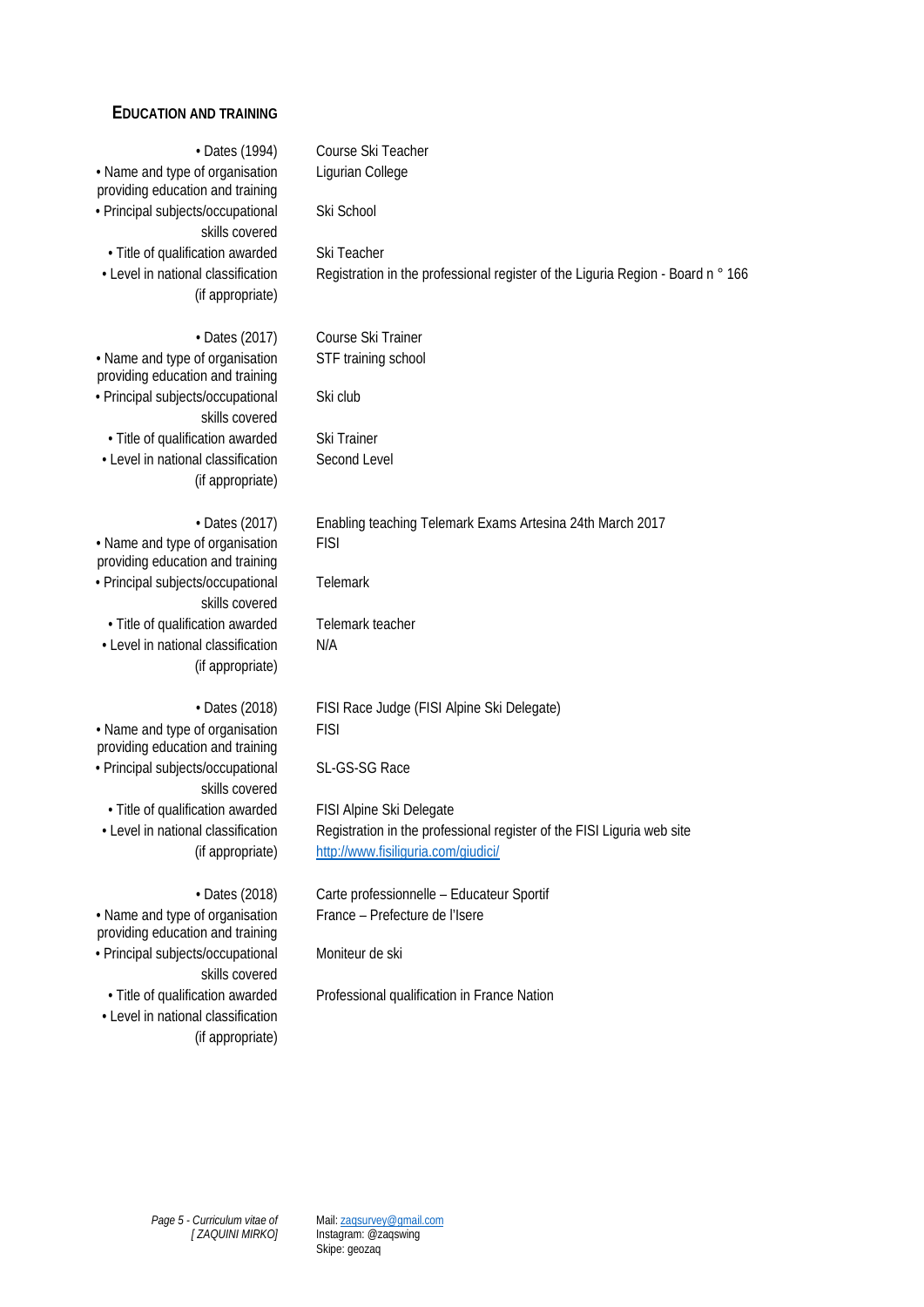| PERSONAL SKILLS<br>AND COMPETENCES<br>Acquired in the course of life and career<br>but not necessarily covered by formal<br>certificates and diplomas. |                                                                                                                                                                                                                                                                                                                                                                         |
|--------------------------------------------------------------------------------------------------------------------------------------------------------|-------------------------------------------------------------------------------------------------------------------------------------------------------------------------------------------------------------------------------------------------------------------------------------------------------------------------------------------------------------------------|
| MOTHER TONGUE                                                                                                                                          | <b>ITALIAN</b>                                                                                                                                                                                                                                                                                                                                                          |
| <b>OTHER LANGUAGES</b>                                                                                                                                 |                                                                                                                                                                                                                                                                                                                                                                         |
| • Reading skills<br>• Writing skills<br>• Verbal skills                                                                                                | <b>INGLISH</b><br>good<br>good<br>good                                                                                                                                                                                                                                                                                                                                  |
| • Reading skills<br>• Writing skills<br>• Verbal skills                                                                                                | <b>FRANCE</b><br>basic<br>basic<br>basic                                                                                                                                                                                                                                                                                                                                |
| <b>SOCIAL SKILLS</b><br>AND COMPETENCES                                                                                                                | TEAMBUILDING IS MY FIRST RULE.<br>I have extensive experience overseeing the performance and progress of small and medium/<br>large mountain businesses. I have built strong teams, designed unmatched business strategies<br>for selection and other college activities, and coordinated businesses operations to achieve<br>maximum productivity and business growth. |
| <b>ORGANISATIONAL SKILLS</b><br>AND COMPETENCES                                                                                                        | Collaborative and possessing meticulous organisational skills, and an ability to communicate,<br>think strategically and solve problems, I am relied upon to navigate complex challenges and lead<br>successful business operations.                                                                                                                                    |
| Page 6 - Curriculum vitae of<br>[ZAQUINI MIRKO]                                                                                                        | Mail: zaqsurvey@qmail.com<br>Instagram: @zaqswing                                                                                                                                                                                                                                                                                                                       |

Skipe: geozaq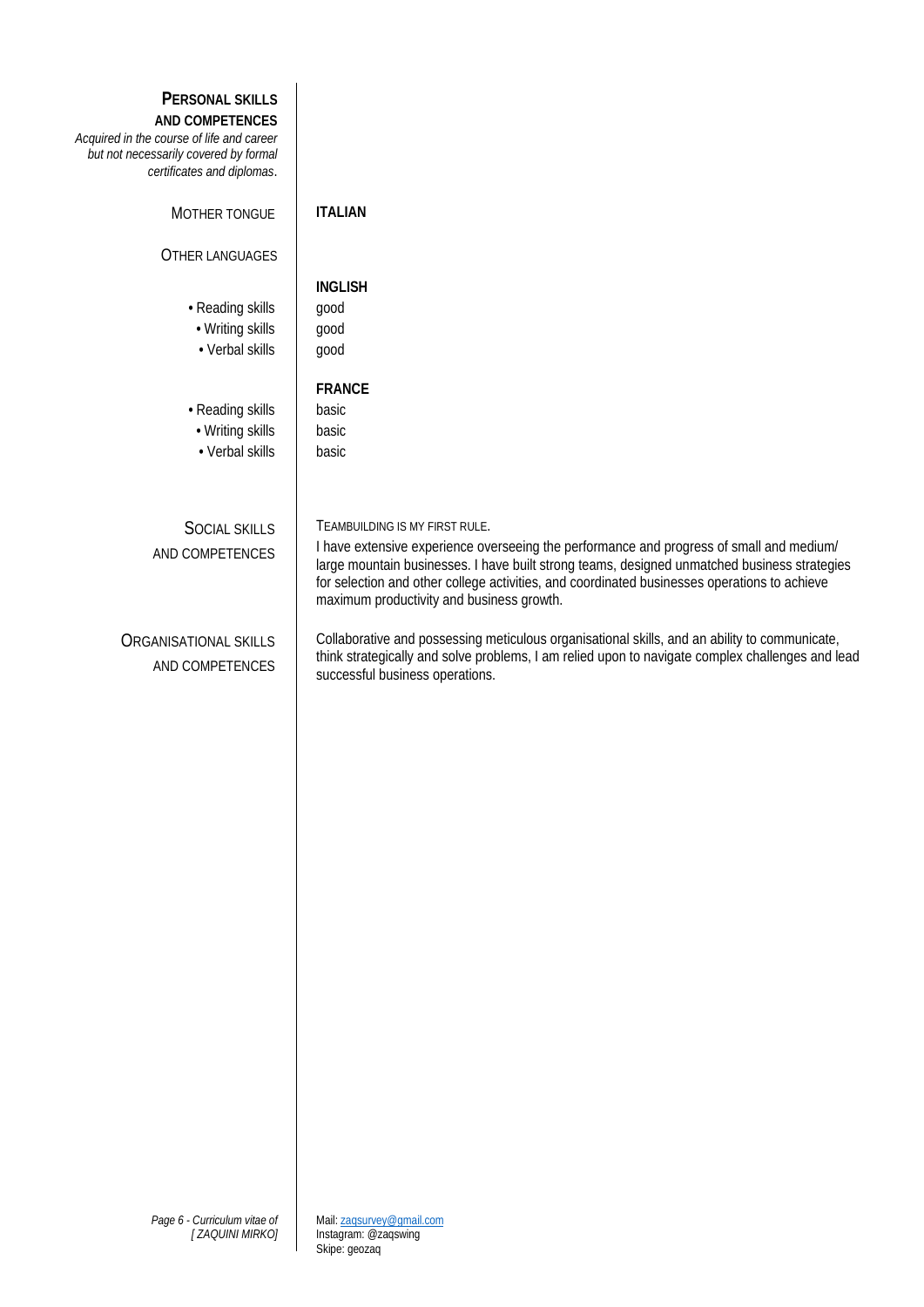TECHNICAL SKILLS APPLICATIONS

AND COMPETENCES

WINDOWS 10 AND OPERATING SYSTEMS, APPLES MAC OS X AND LINUX UBUNTU

MICROSOFT OFFICE PROFESSIONAL (WORD, EXCEL, OUTLOOK, POWERPOINT, ACCESS, PUBLISHER) OPEN OFFICE (IMPRESS, BASE, DRAW, CALC, WRITER, MATH), ADOBE ACROBAT WRITE AND READER.

DATABASE: VICEVERSA TGRMN SOFTWARE, BEYOND COMPARE SCOOTER SOFTWARE

CAD: AUTODESK AUTOCAD 2018, PTC PRO ENGINEER STRUCTURE.

PHOTO-EDITING: PHOTO SHOP, PHOTOSHOP ELEMENTS, COREL DRAW.

AUDIO: EXACT AUDIO COPY, DVD AUDIO RIPPER, SONICSTAGE.

VIDEO: VLC MEDIA PLAYER, ASUS MOBILE THEATER, QUICKTIME PLAYER, CRISTAL PLAYER, MEDIA PLAYER.

VIDEO-EDITING: VIDEO STUDIO ULEAD, PINNACLE, TMPGENC, MOVIE MAKER, CYBERLINK POWER DIRECTOR, FINAL CUT STUDIO, WINDPLATINUM 3.0 STUMPFL, EM-OBJECT, POWERCINEMA EVERIO, IMOVIE.

**LANGUAGES** FIRST WEB SITE EDICTION HTML, SITE MANAGEMENT OF THE LIGURIA REGION SKI INSTRUCTORS 'COLLEGE [WWW.MAESTRIDISCILIGURIA.IT](http://www.maestridisciliguria.it/) SECOND WEB SITE EDICTION WORDPRESS, SITE MANAGEMENT OF THE LIGURIA REGION SKI INSTRUCTORS 'COLLEGE [WWW.MAESTRIDISCILIGURIA.IT](http://www.maestridisciliguria.it/)

HARDWARE

GOOD KNOWLEDGE OF COMPUTER ARCHITECTURE AND PRINCIPLES CONCERNING COMPUTER NETWORKS AND DATABASES REPAIR OR REPLACEMENT OF MOTHERBOARDS, REPLACEMENT OF MEMORY BANKS, ARCHITECTURAL ORGANIZATION OF HOUSES FOR SPECIFIC USES (HTPC ETC.)

ARTISTIC SKILLS I ACTIVELY PARTICIPATE IN VARIOUS WEB-COMMUNITIES OF A TECHNICAL - SCIENTIFIC NATURE

AND COMPETENCES

| OTHER SKILLS    | YFAR1996                                                                        |
|-----------------|---------------------------------------------------------------------------------|
| AND COMPETENCES | PATENT OF RESCUE ASSISTANT, ISSUED BY THE ITALIAN SWIMMING FEDERATION (F.I.N.). |

| DRIVING LICENCE(S) | Driver License achievement cat. A in 1993                                                   |
|--------------------|---------------------------------------------------------------------------------------------|
| DRIVING LICENCE(S) | Driver License achievement cat. B in 1995                                                   |
| DRIVING LICENCE(S) | License to enable the command of motor pleasure craft without limits from the coast in 2008 |

*Page 7 - Curriculum vitae of [ ZAQUINI MIRKO]* Mail[: zaqsurvey@gmail.com](mailto:zaqsurvey@gmail.com) Instagram: @zaqswing Skipe: geozaq